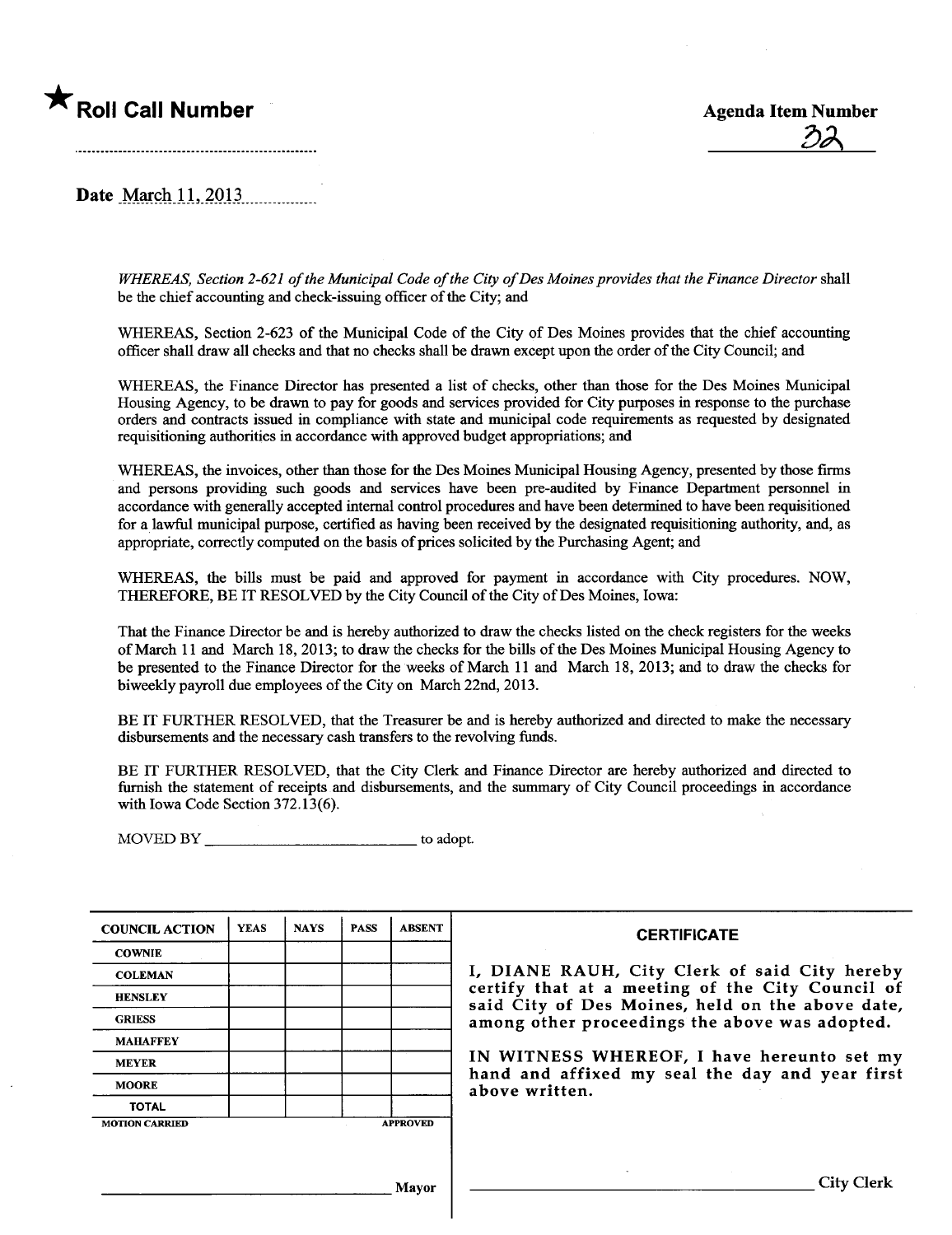## DES MOINES ENGINEERING DEPARTMENT CONSTRUCTION CONTRACT PARTIAL PAYMENT REQUEST



# For Check Register of March 8, 2013 As approved by City Council on

cc: City Clerk

February 25, 2013

#### (Roll Call No. 13-0330)

March 04, 2013

Page No. 2

The work performed associated with the following listed construction contract partial payments has been constructed in substantial compliance with the plans and specifications, and the Engineering Department hereby requests that the Finance Department process payment to the following contractors:

| <b>Activity ID</b>       | <b>Project Title</b>                                                                                                                                                                                                      | Contractor                                                                                                         | Partial<br>Payment<br>No. | Partial<br>Payment<br><b>Amount</b> |
|--------------------------|---------------------------------------------------------------------------------------------------------------------------------------------------------------------------------------------------------------------------|--------------------------------------------------------------------------------------------------------------------|---------------------------|-------------------------------------|
| 06-2010-009              | Indianola Avenue Widening - Phase 2                                                                                                                                                                                       | Reilly Construction Co., Inc.<br>Chris R. Reilly, President<br>110 E. Main Street<br>PO Box 99<br>Ossian, IA 52161 | 13                        | \$23,855.50                         |
|                          | STP-U-1945(745)-70-77                                                                                                                                                                                                     |                                                                                                                    |                           |                                     |
| 07-2010-005              | Riverpoint Trunk Sewer Separation and Pump Stations                                                                                                                                                                       | Corell Contractor, Inc.<br>Grant S. Corell, President<br>1300 Lincoln Street<br>West Des Moines, IA 50265          | 21                        | \$237,882.57                        |
|                          | I-JOBS #502<br>Note: The City Engineer has determined that the contract is substantially complete and this payment includes partial release of<br>retainage requested by the Contractor pursuant to Iowa Code Chapter 26. |                                                                                                                    |                           |                                     |
| 10-2011-005              | Public Works Salt Storage Facility                                                                                                                                                                                        | Joiner Construction Co., Inc<br>Zeb Joiner, Vice President<br>11996 490th Street<br>Plano, IA 52581                | 04                        | \$55,327.83                         |
| 11-2010-018              | Riverwalk - North of E. Grand Avenue                                                                                                                                                                                      | Jasper Construction Services,<br>Inc.<br>Steven J. Rhoads, President<br>928 N 19th Avenue East<br>Newton, IA 50208 | 11                        | \$20,876.96                         |
|                          | SRT-1945(779)--9H-77                                                                                                                                                                                                      |                                                                                                                    |                           |                                     |
| 11-2013-001              | Cheatom Park Basketball Court                                                                                                                                                                                             | T K Concrete Inc.<br>Tony J. Ver Meer, President<br>1608 Fifield Road<br>Pella, IA 50219                           | 03                        | \$6,385.99                          |
| Requested by:            | 1EBran<br>Řб                                                                                                                                                                                                              | Funds available:                                                                                                   |                           |                                     |
| Jeb E. Brewer, P.E.      |                                                                                                                                                                                                                           | Scott E. Sanders                                                                                                   |                           |                                     |
| Des Moines City Engineer |                                                                                                                                                                                                                           | Des Moines Finance Director                                                                                        |                           |                                     |